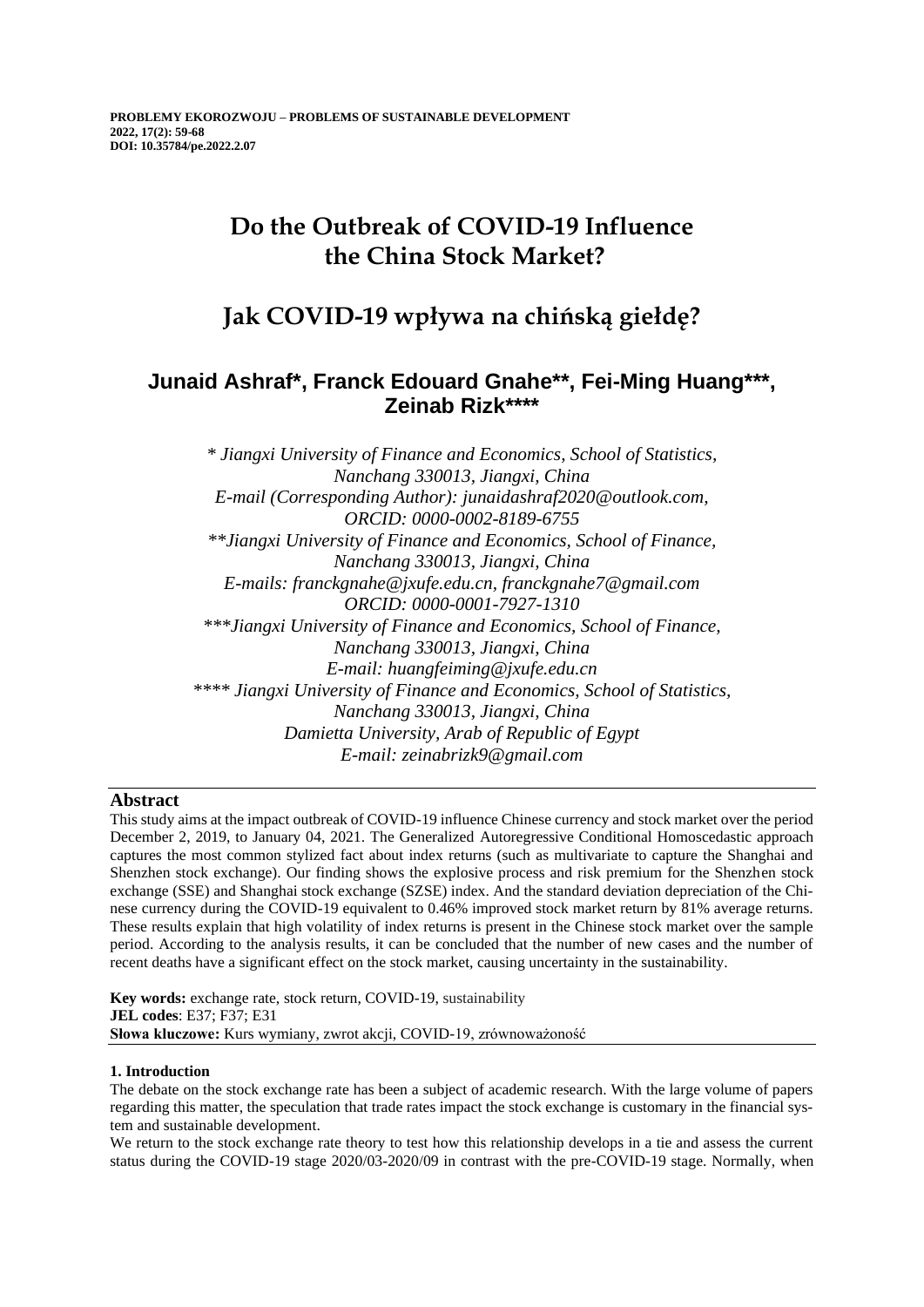the financial and sustainable development are shocked like the current COVID-19 as we are currently experiencing, people doubt the relevance of existing speculation and theories. How is the trading activity and index component after the COVID-19 pandemic; has COVID-19 impacted how trade rates have been generally accepted to influence the securities exchange and also sustainability if by what means it is the goal of this research. Our hypothetical establishment on which to look at the stock value-exchange rate connection is grounded and can be retrieved from (Dornbusch & Fischer 1980) work, but specifically in their stream-situated exchange rate framework. The stream on impact is on current records, which is reflected in the impacts they have on real yield and sustainable development. The fundamental principle of these models is the possibility that exchange impacts global competitiveness. The value of stock also responds to exchange rates because they deal with enterprises' present values and future revenues. There will impact future sustainable development as well as current investment and consumption if the stock prices change. According to Branson (1983); Frankel (1983), there are additionally the stock-situated models of exchange rates, as addressed in their craft.

These models see exchange rates as compared to market interest for resources. Given that resource valuation and evaluation depend on present estimations of future sustainable development, exchange rates are straightforwardly identified with asset prices. Empirical examinations have concluded with blended findings on whether or not exchange rates impact stock values. A few works embrace point-by-point writing literature, and interested readers allude to these works (Sui and Sun, 2016; Sha and Sharma, 2020; Chen, 2020; Fang et al., 2020). The literature is broad, but we will not investigate it here. Our theory is that the exchange rate impacts securities exchange all the more firmly after the episode of Coronavirus. The motivation for this theory is demand on recent papers introducing COVID-19 has influenced monetary, sustainable development and financial system, financial framework just as enterprise performances.

One of this paper is that none has inspected how the pandemic impacts the exchange rate connection in Shanghai and Shenzhen securities exchange. We center on the stock exchange index in light of the fact that COVID-19 illness, among developed nations, has been an exception, both as far as governance response to the emergency and results. Firstly, China was the first nation who impose a movement and travel ban. Second China has secured its country and borders. Relatively, the way to deal with individuals' sustainable development inside the nation has been confined. Thirdly, China has encountered minimal passing from the pandemic and figured out how to contain the spread of the infection much better. For example, personal experience during the stage of (SARS illness) has pushed people to wear face marks; this has partially been attributed to China's border, culture, and history. Faced with a COVID-19 pandemic, the Chinese stock exchange has been impacted differently depending on their industry. To be specific, enterprises that are non-state-owned, engaged in foreign trade, or have few assets are more vulnerable to pandemics (Chen, 2020).

Moreover, the pandemic contains risk transmission and risk spillover to other markets. (Fang et al., 2020) analyze the influence of the COVID-19 pandemic on the risk spillover of money market, stock market, and other exchange markets based on event study framework. They find that COVID-19 has an immediate effect on various financial markets, and the risk spillover of each market increases after 3-5 days of occurrence. The (GARCH-M model) generalized autoregressive conditional heteroskedasticity in mean has been employed with daily information to test our hypothesis. The exchange rate on securities exchange has gotten more strong after the outbreak of the COVID-19 pandemic reveal our empirical finding. We contribute to the recent work on the effect of COVID-19 disease on monetary policy, sustainable and financial development in the following ways. First, this study is the primary paper to consider the connection between the exchange rate and securities exchange (stock market) with regards to the outbreak time of Covid-19 illness. Our main contribution is to assess and archive the strength of exchange rate- securities exchange (market returns) connection because of the pandemic. We show that contrasted with ordinary time; the exchange rate has had a lot more grounded on the Chinese financial exchange following the pandemic. But Iyke (2020) looks at how COVID-19 predicts trade rate, informing the practice of monetary policy and financial development from a financial exchange return (market return) perspective.

#### **2. Theoretical overview**

This paper's inclusion continues with an outline of chosen literature on the disease of COVID19. This literature review is significant because the effect of the COVID-19 pandemic is more serious in the emerging economy. This paper is different from others because it examines the relationship between the stock exchange rate and the number of cases (death and confirmed cases) after the outbreak period of COVID-19. Since the subject of research is new, this literature audit is significant because Coronavirus research is at an early stage, and less is perceived of its role; it encourages us to distinguish our paper commitment and strength. This paper provided empirical evidence of the significant negative effect of the pandemic on stock market performance in the Chinese stock exchange using alternative indictors of financial exchange and the stock market and various econometric methods. Likewise, this paper has various benefits for the executive in developing markets. In fact, it allows these executives to well understanding what happened after the outbreak time of COVID-19. They can as well profit by applying key advices in determine the risk of the financial system to palliate the risk in developing markets.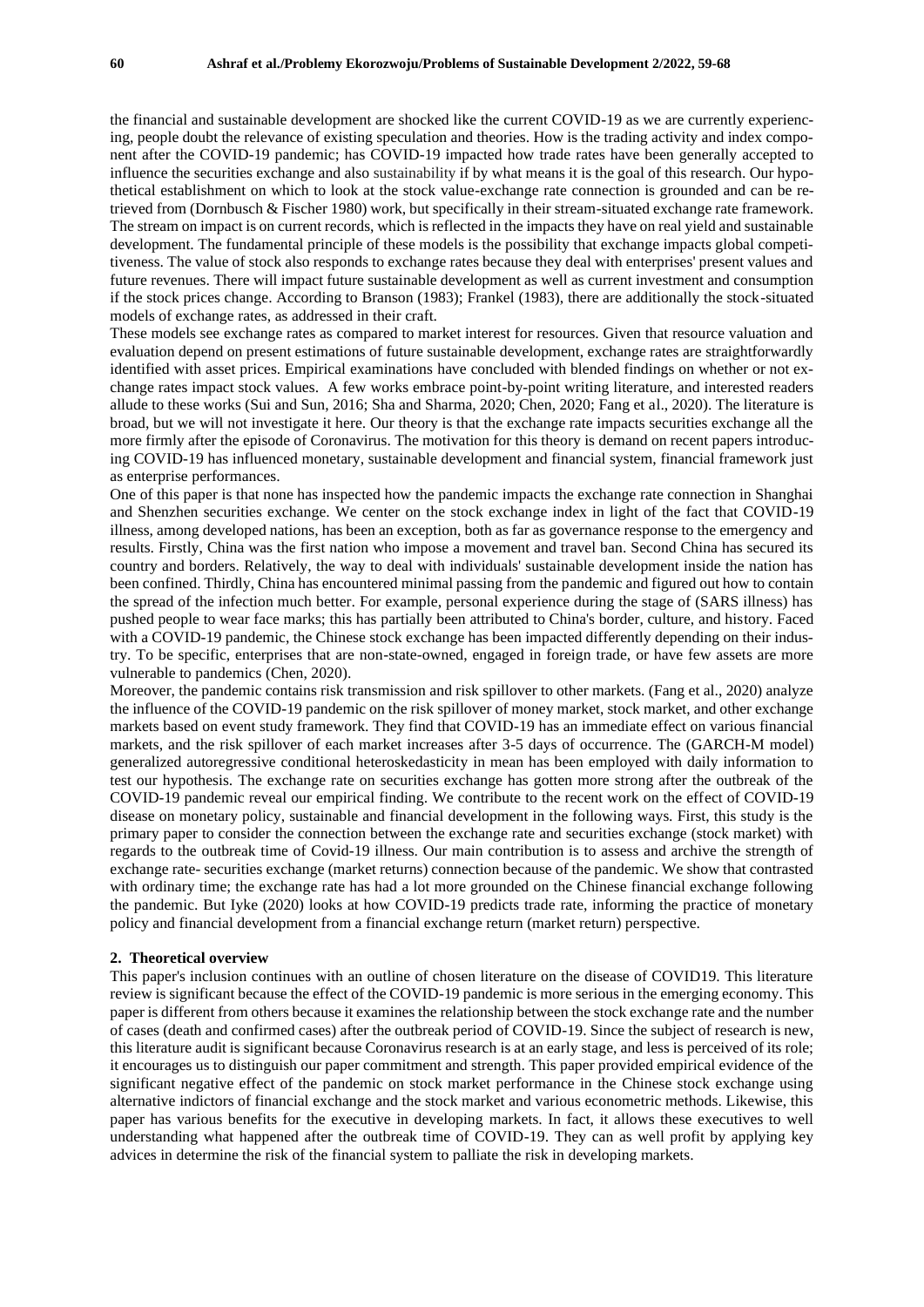The paper is related to two strands of literature. The first strand focuses on the effect of the COVID-19 pandemic on the stock exchange rate and the effect on stock return series. Regarding containing the pandemic, especially when the pandemic is a shocking as COVID-19, The world is stagnant, there is no standard book, no experimental model, which can help to learn from more about this illness (such as the pandemic like a COVID-19), regarding how they contain the pandemic. In this case, the standard of pandemic adjustment is self-study, self-leaned, or gained from different countries' experiences. They are currently developing empirical documents on COVID-19. They cover the influence of COVID-19 on monetary policy and financial development, just as financial development has achieved an undisputed quality, especially considering the availability of information prominent. (Huang and Zhen, 2020; Gil-Alana and Monge, 2020), they worked the influence of pandemic on a securities exchange (stock market) of energy firms. Liu et al. (2020) and Iyke (2020) examined the influence of COVID-19 on energy firm performance. Apergis and Apergis (2020) considered the issue with what COVID19 has meant for the energy market; inside this energy literature, three perspectives have been contemplated, the influence of COVID-19 on oil values or oil price volatility. In their investigation, Gu et al. (2020), with time, energy utilization expanded for certain firms burning-through more than in pre-illness or Pre-COVID-19 time. They use a broad dataset covering (34 thousand) firms and show that Covid-19 brought about 57% decrease in electricity consumption in the principal seven (7) day stretch. They have focused on firm responses to Coronavirus.

As such, there is an unmistakable role recognized for Covid-19 informing performance and volatility of energy markets and affecting the connection among energy and other financial development and macroeconomic components like stock returns. Generally speaking, an indisputable message from these examinations is that Covid-19 has affected energy stock costs and firm performance. Shen et al. (2020) exhibit that while COVID-19 contrarily affected Chinese firm performance, the emergency affected certain industries, like the travel industry (tourism), providing food and transportation, most as estimated by the decrease in their corporate presentation.

The Coronavirus has been affected by various financial development. (Haroon and Rizvi, 2020) they focused on securities exchange (stock market) liquidity. (He and el 2020) analyze what Covid-19 meant for various sectors of a securities exchange. Their finding is fascinating because they show that while the pandemic has adversely influenced a few areas, others (for instance, producing, data innovation, education, and medical care) have endured the emergency in a multi-country investigation. According to studies of (Chen et al., 2020), the role of Covid-19 regarding bitcoin earnings. In their examination, they present that they allude to as the dread notion index (the result of the pandemic). This index presents and interprets bitcoin's negative profits. He presents that COVID-19 is more effective in predicting exchange rate fluctuations than exchange rate gains (Iyke, 2020). The protection markets (insurance market) China has been adversely affected by COVID-19, presented by (Wang et al., 2020) work. During their examination, property and individual insurance were generally affected. They are employing household-level information to indicate that due to the COVID-19 pandemic, (Yue et al., 2020) affirm that households may change their portfolios. According (Liu et al., 2020) in their studies, they presented although the pandemic has decreased consumption of households in large cities, COVID-19 has limited influence on the consumption of provincial households. Vidya and Prabheesh (2020) investigation examine the link between Covid-19 and exchange (trade); they present a critical decrease in trade for different nations. A few investigations have also centered on securities exchange (stock market return) (Al-Awadhi et al., 2020; Zhan et al., 2020). Finally, (Liu et al. 2020) investigated China's financial development and business cycles and presented that those cycles were at that point in the contractionary stage before COVID-19; they contend that China thus, perhaps ready to more readily manage the repercussion of COVID-19. The fundamental message arising out of the literature insinuated above is that the main COVID-19 has reshaped practically all featured of monetary and financial development concentrated to date. One of the roles of this examination that has not been considered recently is the link among currency and financial exchange (stock market) and how Coronavirus disrupts this habitual link. Our contribution to the literature is definitely through tending to this issue.

The remainder of this research is organized as follows: Sections 2 present the methodology and data; the next section presents the results and discussion; the final section concludes with an outline of our findings.

#### **3. Data and Methodology**

#### *3.1. Sample construction*

In this section, we discuss our sample construction by collecting the data of a number of confirmed cases and deaths from Covid-19 from the website of (Worlddometer statistics, 2020). Our daily data started from December 02, 2019, to January 04, 2021. Next, we downloaded the daily Shanghai Composite Index and Shenzhen stock exchange index from finance.yahoo.com. Thirdly, we downloaded exchange rate CNY-US dollars and Brent crude oil price in USD dollars per barrel, data obtain from www.investing.com (2020) and finance.yahoo.com (2020), respectively. The first day in our analysis corresponds to the reported positive case of COVID-19. The data depends on normal business days, Monday to Friday excepted holidays.

For diverse reasons, we focused on the Chinese exchange rate and data period. (a) China has been an outlier, both in terms of governance reactions to the crisis of COVID-19 and the outcomes. (b) China was one of the first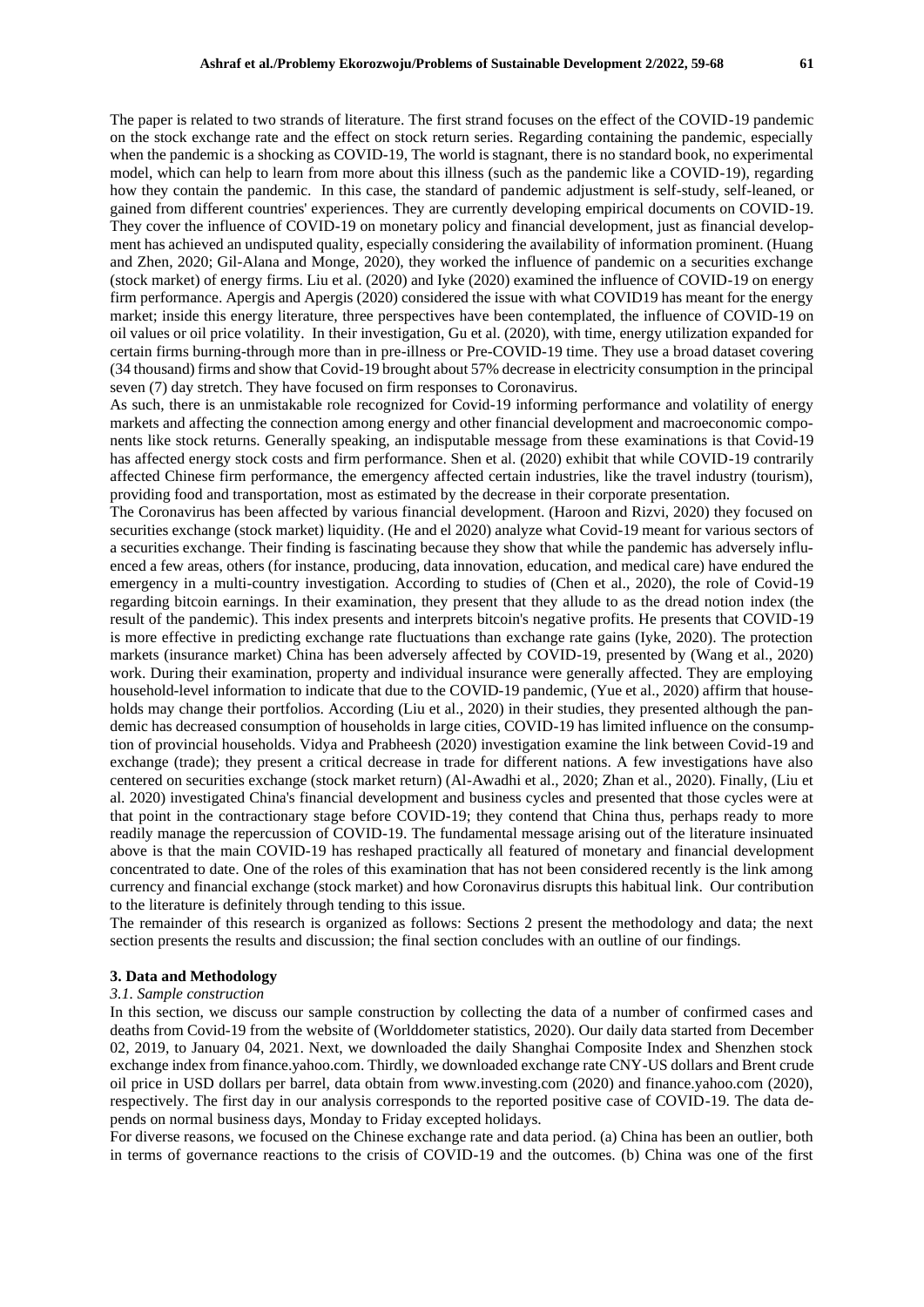countries who imposed a travel ban, locked down country borders and the outbreak, (c) the Chinese have experienced the least deaths from COVID-19 and managed to contain the spread of the disease much better.

#### *3.2. Methodology*

To investigate the Chinese currency and stock market and know what happened after the outbreak of the COVID-19 pandemic. These closing prices have been taken from the Shanghai stock exchange and Shenzhen stock exchange. In this research, daily returns  $(r_t)$ , the compound returns are studied, which is the first difference in the logarithm of the closing price.

$$
\mathcal{F}_t = \log\left(\frac{P_t}{P_{t-1}}\right) \tag{1}
$$

 $P_t$  and  $P_{t-1}$  are the closing market index of SSE and SZSE at the current day and previous day, respectively. Since the outbreak, SSE and SZSE have been declining; in this study, our full dataset is divided into three sub-periods: the first sub-period, (a) Pre Covid-19 cover December 02, 2019, to March 11, 2020, (b) Covid-19 cover March 11, 2020, to August 31, 2020, and (c) post-outbreak cover September 01, 2020, to January 04, 2021. The results will be demonstrated separately in three stages.

#### *3.3. Basis statistic*

To determine the distributional of properties of the day SSE and SZSE return during the time of this examination, different clear statistics were calculated. It can be seen from the Table (Appendix A and B) that the normal return in the Shanghai stock exchange is higher than the normal return in the Shenzhen stock exchange. In the daily return of Shanghai and the Shenzhen stock exchange, Skewness and excessive kurtosis are clearly observed, which illustrates the essence of taking off from normal. Moreover, the J-B (Jarque-Bera statistic) as a normality test likewise corroborates that the null hypothesis of the average day-by-day return ought to be rejected at the critical level of 1%. In outline, the SSE (shanghai stock exchange) and SZSE (Shenzhen stock exchange) don't conform to the (typical) normal distribution, but they show positive Skewness in these three periods.

#### *3.4. Testing for stationarity*

In order to analyze whether the daily price index and its returns are stationary, the research employed for both of series ADF (Augmented Dickey Fully test), Dickey and Fuller (1981) and PP (Phillips-Peron test) Phillips-Peron, (1998). The outcomes of this test are presented in the appendix. The (ADF) and (PP) test for SSE and SZSE indexes shows that it is a stationary series. It is non-stationary time before the coronavirus outbreak. However, while a similar test was performed on the return, the outcome strongly rejected the null hypothesis of unit roots for all three stages. In this way, we can deduce that in all two cycles, the return series remained stationary. It can be seen from Table (Appendix A and B).

#### *3.5. Testing for Heteroscedasticity*

Quite possibly, the main issue prior to the application of the Generalized Autoregressive Conditional Heteroscedasticity (GARCH) method is first inspected to check residuals to prove heteroscedasticity. In order to test the presence of heteroscedasticity in the residual of SSE and SZSE indexes returns, we applied the Lagrange multiplier (LM) test with (ARCH) influence proposed by (Engel 1982) (MA) moving average measure or (AR) and (MA) measure of combination and (ARMA) measure in the outline or this part, which can be an (AR) autoregressive measure, the test methodology is performed by first obtaining the residual  $e_t$  from the ordinary least squares regression of the conditional mean condition.

For instance, into (ARMA-1,1) measure, the conditional mean condition will be:

$$
r_t = \phi_1 r_{t-1} + \epsilon_t + \theta_1 \epsilon_{t-1} \tag{2}
$$

$$
(2)
$$

The next step is regressing the squared residual on a constant and q lags; after getting the residuals,  $e_t$ . According to the following condition:

$$
e_t^2 = \alpha_0 + \alpha_1 e_{t-1}^2 + \alpha_2 e_{t-2}^2 + \dots + \alpha_q e_{t-q}^2 + v_t \tag{3}
$$

In this investigation, the autoregressive moving average (ARMA-1,1) model was adopted for the first time as for the conditional mean in the return series as an initial regression, at that point, the ARCH effect of the residual series is not into of the test of the null hypothesis. The outcome of this assessment is summed up in the appendix. The strong proof of rejecting the null hypothesis for all lags included is done with the result of the ARCH-LM test. The presence of the ARCH effect in the residual series means that we are rejecting H0; therefore, the variance of the return series is non-constant for all the stages determined.

#### *3.6. Methodology and Model*

Applying the approach of Autoregressive conditional heteroscedasticity (ARCH) and its generalization (GARCH) model represent the main approach of modeling and predict stock exchange (stock market volatility). In this study, distinctive univariate GARCH particulars are adopted to present daily SSE and SZSE, and these models are GARCH (1,1) and GARCH-M (1,1) models. There are two different conditions or specifications in introducing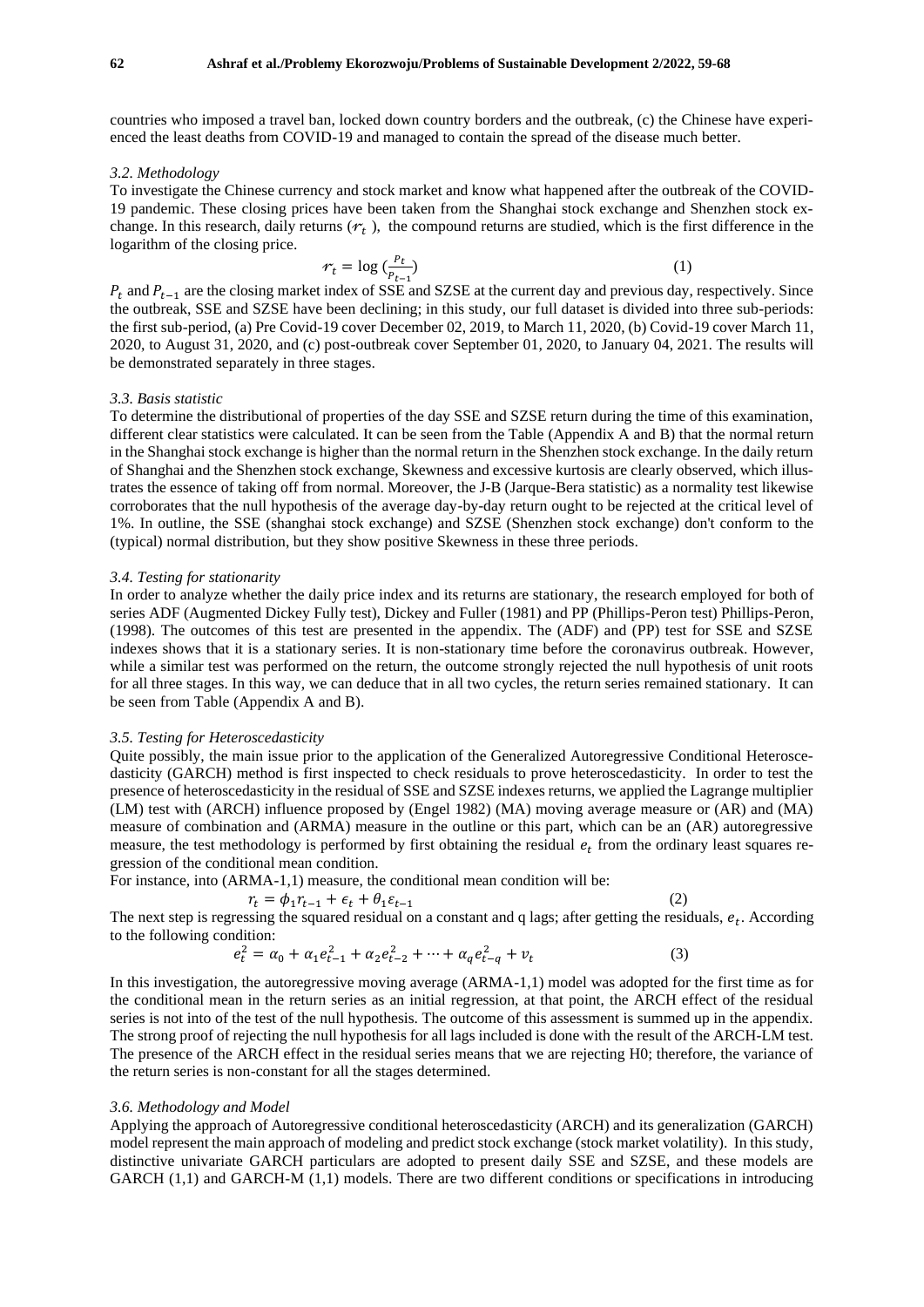these various approaches. Firstly, the conditional mean and secondly the conditional variance, we briefly review this approach.

#### *3.7. Volatility and Measurement*

It is valuable, prior to beginning to describe the volatility, it is necessary to briefly clarify the volatility, in any event with the end goal of clarification the extent of this research. The term volatility alludes to the spread of all presumable results of uncertain factors. Regularly, in the field of financial markets, the spread of asset returns frequently preoccupies. Statistically speaking, the term of volatility is frequently estimated as the sample standard of the deviation:

$$
\hat{\sigma} = \sqrt{\frac{1}{T - 1} \sum_{t=1}^{T} (r_t - \mu)^2}
$$
\n(4)

 $r_t$ , The profits (returns) on day t and  $\mu$  is the normal return over the T-DAY period. At times,  $\sigma^2$  is employed additionally as a volatility measure. Volatility is related with, however, not exactly the same as a risk. According to Poon S. (2005), the risk is related to undesirable results, although the strict employ of uncertainty volatility may be a positive result.

#### *3.8. Model*

In this paper, the return of security depends on its volatility. The GARCH-M model of (Engel et al., 1987) may be referred for demonstrate such a wonderful model, GARCH in mean is represented by M. The basic GARCH structure is an extension of the model which permits the conditional mean of the sequence to depend on its standard deviation or conditional variance. A basic GARCH-M (1-1) will be as:

$$
r_t = \mu + \lambda \sigma_t^2 + \varepsilon_t
$$
  
\n
$$
\sigma_t^2 = \omega + \alpha \omega_{t-1}^2 + \beta \sigma_{t-1}^2
$$
\n(5)

Where  $\mu$  and  $\lambda$  are constants, the parameter  $\lambda$ , is known as the risk premium parameter. A positive  $\lambda$ , shows that the return is emphatically related to its volatility. Increasing in average return is achieved by the expansion of conditional variance as an intermediary for risk expansion. Engel et al. (1987) expect that the function of conditional variance  $\varepsilon_t$ ; is the risk premium an expending; in other hand, the greater of remuneration important to instigate the agent to hold the long-run resource (Ender, 2004). In our examination, the exchange rate influence on stock prices employing the GARCH-M9 (1,1) model estimated can be composed as:

$$
SSE_t = \alpha + \beta ER_t + OIL_t + \delta V_t + COVID - 19 + \varepsilon_t
$$
  
\n
$$
SZSE_t = \alpha + \beta ER_t + OIL_t + \delta V_t + COVID - 19 + \varepsilon_t
$$
\n(7)

 $SSE_t$  and  $SZSE_t$  are the Shanghai stock exchange and Shenzhen stock exchange returns, respectively,  $ER_t$  is the CNY-USD dollars exchange rate,  $OIL_t$  is oil price shocks,  $\delta V_t$ , is the conditional variance and model innovation, COVID-19 (confirmed case and death),  $\varepsilon_t$  is normally distributed. The conditional volatility is obtained as  $V_t$  =  $\rho_0 + \rho_{1\rho} \varepsilon_t^2 + \rho_2 V_{t-1}$  where  $\rho_n$  (n=0,1,2) are parameters to be estimated and the sum of non-intercept terms are less than one (1) (Bollerslev, 1986).

### **4. Results and discussion**

specified stages.

For heteroscedasticity, this section introduces the data description. At the point when the residuals are checked, the ARCH-LM test gives strong proof for the ARCH effect in the residual series. This section introduces the estimation results of various GARCH models for the Chinese stock exchange. For all complete pre-COVID-19, COVID-19, and post COVID-19 stages, the maximum likelihood method is used to estimate under the Gaussian assumption, which shows that we can use GARCH to perform index return fluctuations rate modeling method. Normal distribution.

The log probability function utilizes Marquardt's mathematical iteration algorithm to look for the normal parameter to maximize. In order to show that the SSE and SZSE index dropped sharply in the last section, a dummy variable will be presented in the normal state of the whole time frame. The variable is set to zero (0) in the time frame before the sharp decrease and after it is set to (1). In this manner, for a null sample, change to normal condition to:  $r_t = \mu + DUMMY + \varepsilon_t$ 

For all stages, the mean condition will in any case, be utilized as previously specified. Notwithstanding the investigated output of various GARCH approaches, the analytic test aftereffects of these models are likewise given to check whether there is as yet an ARCH effect in the investigated approach. See appendix table the results are listed. Among them, the parameter estimates of different GARCH models for SSE and SZSE index returns at

The result is presented in the appendix table, the parameter estimates of different GARCH models for SSE and SZSE index returns for the three specified stages. GARCH (1,1) model estimation results are presented here.

Tables 1 and 2 shows that, in this variance equation from this table, GARCH term  $(\beta)$ , ARCH term  $(\alpha)$ , the value of GARCH (1,1) is very significant and has the expected sign for all stages. The lagged conditional variance and squared disturbance have an effect on the conditional variance, which explains the significance of  $\alpha$  and  $\beta$ . In the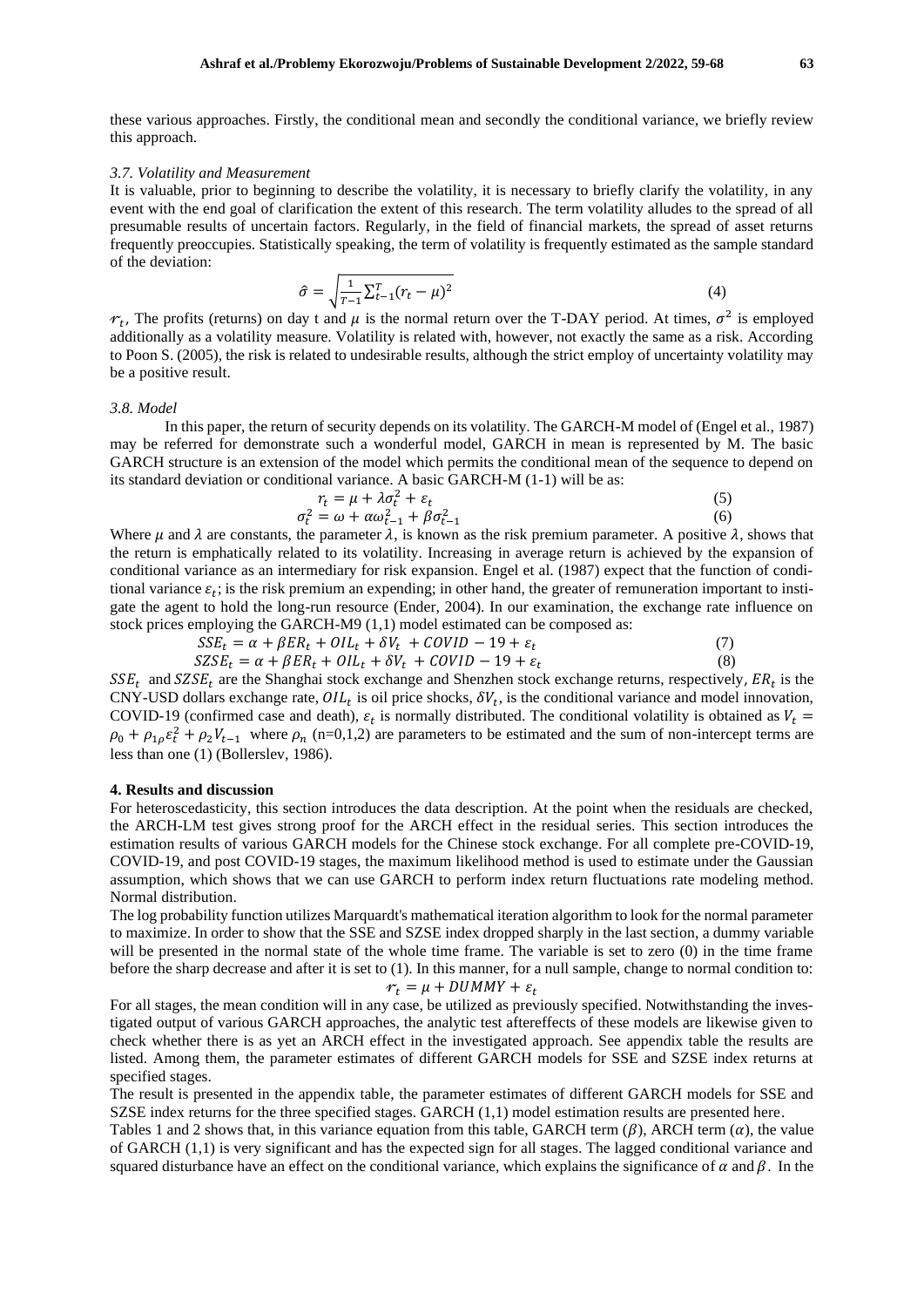second stage of the examination process, the sum of the two regressed ARCH and GARCH coefficients  $\alpha + \beta$  is less than (1), which requires a process with average regression variance.

| $\alpha$ i i | $\blacksquare$                                                             |  |
|--------------|----------------------------------------------------------------------------|--|
|              | Table 1. Panel A, Effect of exchange rate on Shenzhen stock market returns |  |

| <b>DUMMY</b> controls |
|-----------------------|
| $3.55E-0.5*$          |
| $5.82E-08*$           |
| $2.90E-0.5*$          |
|                       |

Note: \*Indicates significance at 1% level

| Table 2. Panel B, Effect of exchange rate on Shanghai stock market returns |                    |                       |  |  |
|----------------------------------------------------------------------------|--------------------|-----------------------|--|--|
| Sample periods                                                             | <b>No Controls</b> | <b>DUMMY</b> controls |  |  |
| Pre Covid-19                                                               | $0.327*$           | 8.64E-07              |  |  |
| During Covid-19                                                            | $0.640*$           | 4.01E-08              |  |  |
| After Outbreak                                                             | $0.520*$           | $0.0001*$             |  |  |

Note: \*Indicates significance at 1% level

On the contrary, PRE-COVID, during COVID-19 and POST-COVID-19, the sum of these parameters is greater than (1), which indicates that the impact on conditional variance is highly persistent (an example, the conditional variance process is explosive). Therefore, this will confirm that volatility clustering is observed in SSE and SZSE index returns. And other words, this means that large change in the rate of return tends to follow large and small changes. The ARCH-LM test statistics for all stages showed no additional ARCH effect. This presents that the variance condition is clearly defined (see table 3).

| Table 3. ARCH-LM Test for residual of returns on SSE and SZSE markets |                                                          |        |        |  |
|-----------------------------------------------------------------------|----------------------------------------------------------|--------|--------|--|
|                                                                       | During COVID-19<br>Pre-COVID-19<br><b>After Outbreak</b> |        |        |  |
| ARCH-LM $(TR^2)$                                                      | 8.929                                                    | 45.108 | 1.632  |  |
| Prob. Chi Square                                                      | 0.0028                                                   | 0.0000 | 0.2014 |  |

Table 3. ARCH-LM Test for residual of returns on SSE and SZSE markets

#### *4.1. GARCH-M (1.1) model estimation*

Tables 4 and 5 show that the GARCH-M Model is estimated and permitting the mean condition of the returned to depend on the conditional variance  $\sigma^2$ . By estimating the coefficient of  $\sigma^2$  (risk premium) in the mean condition, the coefficient is positive for all the stages, which indicates that the mean value of the return series depends largely on past conditional variance and on past innovation. In other words meaning, the conditional variance used for return risk is positively related to the return level. In this outcome, when the volatility increases, returns increase by a factor accordingly. According to the theory of risk premium, these outcomes are consistent with the positive risk premium of stock indexes, which states that assets with higher risk levels are expected to receive higher returns. In all the periods, the ARCH and GARCH coefficients are significant. No ARCH effect is accepted of the null hypothesis.

#### *4.2. ECARCH (1,1) model estimation*

In order to study the leverage effect of SSE and SZSE stock exchange, or stock market index returns during the period of COVID-19, we use the EGARCH (1,1) approach. Tables 4 and 5 show that the Shanghai Stock Exchange and Shenzhen Stock Exchange in the table above presents that all estimated coefficients for all stages are statistically significant at the 1% confidence level, indicating the EGARCH (1,1) model for the stock market returns. Indicating that negative compared with the positive shock of the same, the negative shock means that the conditional variance of the next cycle is higher. The asymmetric (leverage) effect captured by the parameter estimates is also statistically significant (with a negative sign). This means the change in the Shanghai Stock Exchange and Shenzhen Stock exchange (stock market index) during the pandemic of COVID-19 have been observed in the presence of leverage effects. All the periods accept the null hypothesis that is no heteroscedasticity in the residual.

Table 4. Estimation result of GARCH model of SZSE

| Table 4. Estimation result of Grifferi model of DZDE |                |                 |                |  |
|------------------------------------------------------|----------------|-----------------|----------------|--|
|                                                      | GARCH(1.1)     | $GARCH-M (1.1)$ | EGARCH(1.1)    |  |
| Pre-COVID-19                                         | 1.3242*        | $-0.1931*$      | $-0.1931*$     |  |
|                                                      | $0.2561*$      | $0.1126*$       | $0.1125*$      |  |
|                                                      | Wald (274.84)  | Wald (112.24)   | Wald (112.24)  |  |
| During COVID-19                                      | $0.8315*$      | $-0.8331*$      | $0.0023*$      |  |
|                                                      | $0.2235*$      | $0.7513*$       | $0.0032*$      |  |
|                                                      | Wald (1215.53) | Wald (402.56)   | Wald (402.56)  |  |
| After the Outbreak                                   | $-0.3974*$     | $4.3114*$       | 3.8186*        |  |
|                                                      | $0.0086*$      | $0.6088*$       | $0.0585*$      |  |
|                                                      | Wald (2093.04) | Wald (2093.04)  | Wald (2093.04) |  |

Note: \*Indicates significance at 1% level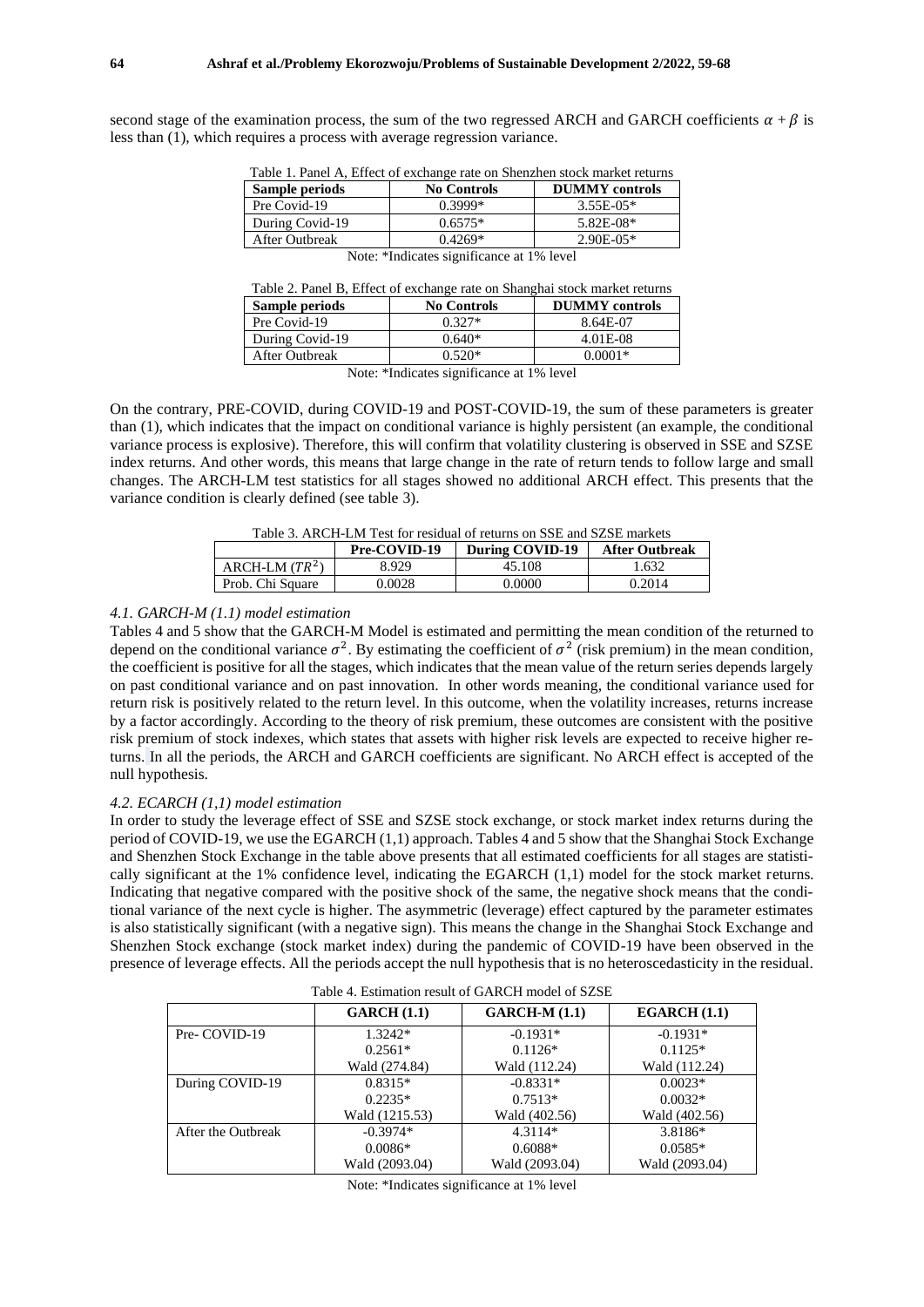| Sub-samples        | GARCH(1.1)    | $GARCH-M (1.1)$ | EGARCH(1.1)     |
|--------------------|---------------|-----------------|-----------------|
| Pre-COVID-19       | $1.2071*$     | 1.5128*         | $-0.1013*$      |
|                    | $0.2403*$     | $0.0004*$       | 8.31E-06*       |
|                    | Wald (42.38)  | Wald (1.12E+09) | Wald (1.12E+09) |
| During COVID-19    | $0.8614*$     | $7.3377*$       | 14194.15*       |
|                    | $0.2452*$     | $0.9863*$       | 1865.05*        |
|                    | Wald (560.79) | Wald (402.56)   | Wald (402.43)   |
| After the Outbreak | $-776.3317*$  | 7604.037*       | $0.8615*$       |
|                    | 108.3646*     | 1901.527*       | $0.2452*$       |
|                    | Wald (51.32)  | Wald (231.72)   | (560.79)        |

Table 5. Estimation result of GARCH model of SSE

Note: \*Indicates significance at 1% level

#### **5. Concluding Remarks**

Forecasting the volatility of stock exchange returns has become empirical research, particularly in the research field in the financial market. In this study, the exchange rate was evaluated to see the exchange rate's effectiveness in explaining Chinese stock market returns. Motivated by the continuous development of research on COVID-19 and its influence on the global economic and financial market, our hypothesis is that COVID-19 has impacted the link among China's exchange rate and stock exchange returns. Employing China's daily time information series applicable to the GARCH approach (including symmetric and asymmetric models). The approach can capture the most common stylized fact about index returns, for example (volatility clustering and leverage effects), which are consistent with the literature. The exchange rate is a statistically and significant determinant of the stock exchange (stock market returns). Our main contribution is the discovery that the standard deviation depreciation of Chinese currency during the sample period of COVD-19 equivalent to 0.46% improves stock exchange returns by 81% average returns. The paper concludes with strong evidence of exchange rate and daily return during the COVID-19 periods. The existence of conditional heteroscedasticity in the residual series and the Shanghai stock exchange and Shenzhen stock exchange data showed a significant departure from normality. The empirical investigation and the econometric analysis support the symmetric volatility hypothesis. Performing multiple sensitive tests on hypothesis testing means that the rate of return is volatile, and bad or good news (positive and negative shocks) has the same influence on prospective volatility levels. In this research investigation, an example, we only figure out and document how exchange rate change affects stock returns. In other words, a mean increase in volatility would increase returns. Here, our research's implication may trigger further studies, which is an expected and important result. The next Possible extension is to use the finding and develop trading strategies. We do not follow this way; our goals are different. So, we do not take it this way; our goals being different, we leave this way for future research. To briefing, all the explanations of GARCH specification in this article indicate that during the analysis of the COVID-19 stage, the index returns of the Chinese Stock Exchange *change* explosive volatility.

#### **References**

- 1. AL-AWADHI A.M., AL-SAIFI K., AL-AWADHI A., ALHAMADI S., 2020, Death and contagious infection diseases: Impact of the COVID-19 virus on stock market returns, *J. Behav. Exp. Finance*, 100326, DOI: 10.1016/ j.jbef.2020.100326.
- 2. APERGIS E., AND APERGIS N., 2020. Can the COVID-19 pandemic and oil price dive the US partisan conflict index?, *Energy Research Letter*, 1(1): 13144, DOI: 10.46557/001c.13144.
- 3. BOLLERSLEV T., 1986, Generalized Autoregressive Conditional Heteroskedasticity, *Journal of Econometrics,* 31:307- 327.
- 4. BRANSON W.H., 1983, Macroeconomic determinants of real exchange risk, *Managing foreign exchange risk,* ed. R.J. Herring R.J., Cambridge University Press, Cambridge: 33-74.
- 5. CHEN C., LIU L., ZHAO N., 2020, Fear sentiment, uncertainty, and bitcoin price dynamics: Evidence from gold and cryptocurrencies, *Journal of Finance Research Letters,* 101554, DOI: 10.1016/j.frl.2020.101554.
- 6. DICKEY D., FULLER W., 1981, Distribution of the estimators for Autoregressive time series with a unit root, *Econometrica*, 49: 1057-1072.
- 7. DORNBUSCH R., FISHER S., 1980, Exchange rates and the current account, *American Economic Review*, 70: 960-971.
- 8. ENDER W., 2004, *Applied econometric time series*, 2nd Ed, Wiley series in Probability and Statistics.
- 9. ENGEL R., BOLLERSLEV T., 1982, Modeling the persistence of conditional variances, *Econometric Reviews,* 5: 1-50, DOI: 10.1080/07474938608800095.
- 10. ENGEL R., LILIEN D., 1987, Estimating time varying risk premia in term structure: The ARCH-M model, *Econometrica*, 55: 391-407.
- 11. FANG Y., YU B., WANG W., 2020, China's financial market risk measurement and controlling under COVID-19 shock, *Journal of Central University of Finance &Economic,* DOI:10.19681/j.cnki.jcufe.2020.08.010.
- 12. FRANCKEL J.A., 1983, Monetary and portfolio-balance model of exchange rate determination, *Economic interdependence and flexible exchange rates*, eds. Bhandari J.S., Putnan BH., (Eds), MIT, Cambridge.
- 13. GIL-ALAN L.A., 2020, Crude oil price and COVID-19: Persistence of shock, *Energy Research Letter*, 1(1): 13200, DOI: 10.46557/001c.13200.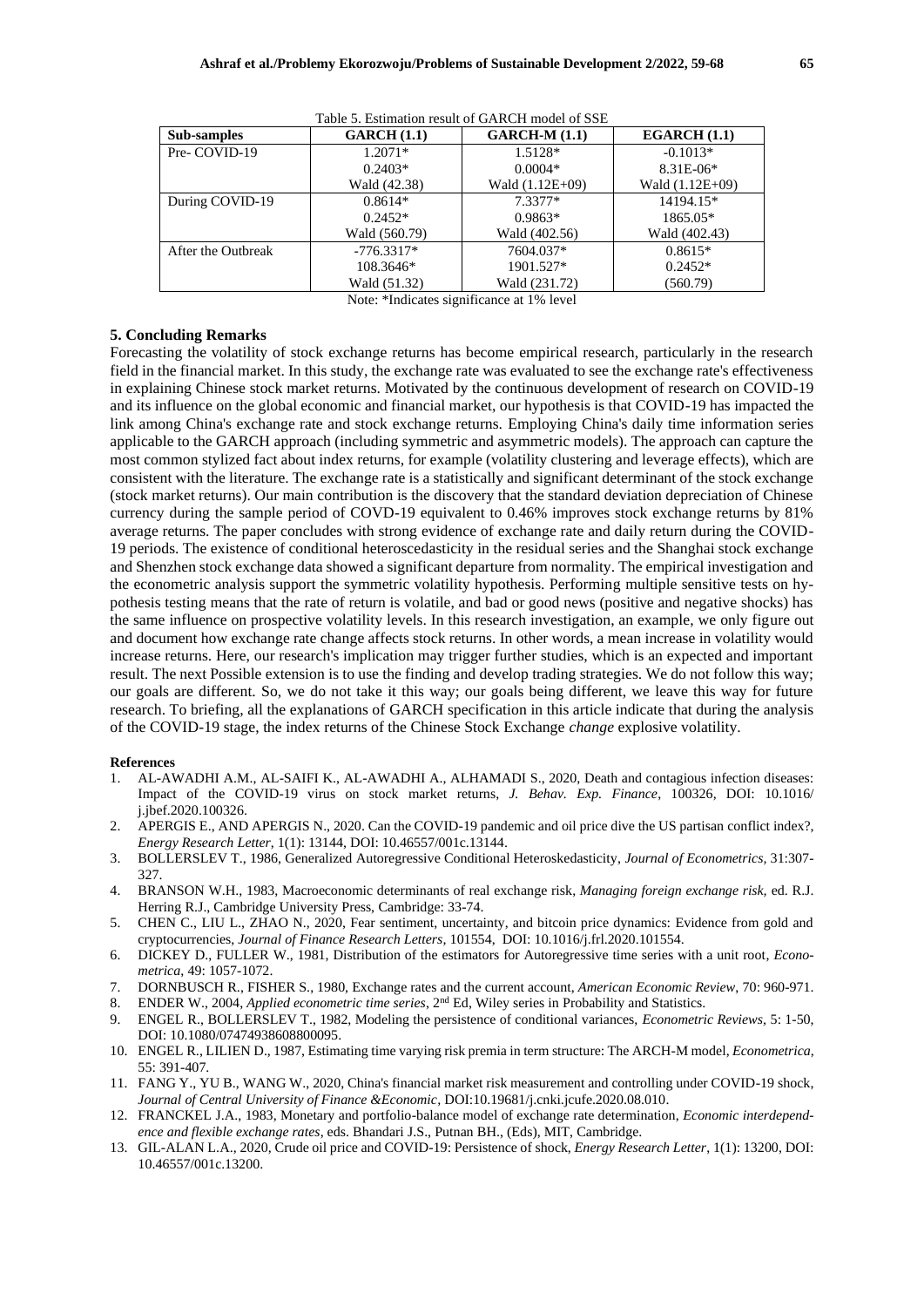- 14. GU X., YING S., ZHANG S.A.R., 2020, How do firms respond to COVID-19? First evidence from Suzhou, China, *Emerging Market and Trade*, 56 (10): 2151-2197, DOI: 10.1080/1540496X.2020.1784716.
- 15. HAROON O., RIZVI S.A.R., 2020, Flatten the curve and stock market liquidity An inquiry into emerging economies, *Emerging Market Finance and Trade,* 56(10): 2151-2197, DOI: doi.org/10.1080/1540496X.2020.1784716.
- 16. HE P., SUN Z., LI. T., 2020, Accounting index of COVID-19 impact on Chinese industries: A case study using big data portrait analysis; *Emerging Markets Finance and Trade*, 56(10): 2332-2349, DOI: 10.1080/1540496X.2020.1785866.
- 17. HE P., SUN Y., SUN Z., LI T., 2020, COVID-19's impact on stock market prices across different sectors An event study based on the Chinese stock market, *Emerging Markets Finance and Trade*, 56(10): 2198-2212. DOI: 10.1080/1540496x.2020.1785865.
- 18. HUANG W., ZHENG Y., LI T., 2020, COVID-19: Structural changes in the relationship between investor sentiment and crude oil futures prices, *Energy Research Letters*, 1(2): 13685, DOI: 10.46557/001c.13685.
- 19. IYKE B., 2020, COVID-19: The reaction of US oil and gas producers to pandemic, *Energy Research Letters*, 1(2): 13912, DOI: 1046557/001c.13912.
- 20. LIU L., WANG E.Z., LEE C.C., 2020, Impact of the COVID-19 pandemic on the crude oil and stock markets in the US: A time-varying analysis, Energy Research Letters, 1(1): 13154, DOI: 10.46557/001c.13154.
- 21. LIU L., D., SUN W., ZHANG X., 2020, Is the Chinese economy well positioned to fight the COVID-19 pandemic? The financial cycle perspective, *Emerging Markets Finance and Trade,* 56(10): 2259-2276, DOI: 10.1080/1540496X. 2020.1787152.
- 22. PHILLIPS P.C.B., PERRON P., 1998, Testing for unit root in time series regression, *Biometrika*, 75: 335.
- 23. POON S., 2005, *A practical guide to forecasting financial market volatility*, Wiley Finance, England.
- 24. SHA Y., SHARMA, S.S., 2020, Research on pandemics special Issue of the Journal Emerging Markets Finance and Trade, *Emerging Market Finance and Trade,* 56: 2133-2137, DOI: 10.1080/154049X.2020.1795467.
- 25. SHEN H., FU M., PAN H., YU Z., CHEN Y., 2020, The impact of the COVID-19 pandemic on firm performance*, Emerging Market Finance and Trade,* 56: 2133-2137, DOI: 10.1080/1540496X.2020.1785863.
- 26. SUI L., SUN, L., 2016, Spillover effects between exchange rate and stock prices: Evidence from BRICS around the recent global financial crisis, *Research in International Business and Finance*, 36: 459-471, DOI: 10.1016/j.ribaf.2015.10.011.
- 27. VIDYA C.T., PRABHEESH K.P., 2020, Implication of COVID-19 pandemic on the Global Trade networks, *Emerging Markets Finance and Trade*, 56(10): 2408-2421, DOI: 10.1080/1540496X.2020.1785426.
- 28. WANG Y., ZHANG D., WANG X., FU Q., 2020, How does COVID-19 affect China's insurance Market?, *Emerging Market Finance and Trade*, 56(10): 2350-2362, DOI: 10.1080/1540496X.2020.1791074.
- 29. YUE P., KORKMAZ A.G., ZHOU H., 2020, Household financial decision making amidst the COVID-19 pandemic, *Emerging Market Finance and Trade*, 56(10): 2363-2377, DOI: 10.1080/1540496X.2020.1787149.
- 30. ZHANG D., HU M., JI Q., 2020, Financial market under the global pandemic of COVID-19, *Finance Research Letters,* 1011528.

#### **Appendix A**

Table 6. Descriptive Statistics of SSE returns series. Here, a full sample of data is observed from December 2, 2019, to January 04, 2021, with 71 observations for the Shanghai stock exchange and 70 observations for the Shenzhen stock market exchange during the investigation. The standard deviation and Skewness are observed.

|                 | CON-<br><b>FIRMEE</b> | <b>DEATHS</b> | EX-<br><b>CHANGE</b> | <b>OIL PRICE</b> | <b>SHANG-</b><br><b>HAI SSE</b> |
|-----------------|-----------------------|---------------|----------------------|------------------|---------------------------------|
|                 | <b>CASE</b>           |               | <b>CNY USD</b>       |                  |                                 |
| Mean            | 25586.00              | 811.9577      | 6.973935             | 51.25014         | 2693.013                        |
| Median          | 0.000000              | 0.000000      | 6.976400             | 53.77000         | 2984.390                        |
| Maximum         | 80921.00              | 3161.000      | 7.060200             | 63.27000         | 3115.570                        |
| Minimum         | 0.000000              | 0.000000      | 6.858700             | 0.000000         | 0.000000                        |
| Std. Dev.       | 34080.93              | 1165.811      | 0.046335             | 14.35861         | 900.3380                        |
| <b>Skewness</b> | 0.752878              | 1.016053      | $-0.420562$          | $-2.599945$      | $-2.655922$                     |
| Kurtosis        | 1.738896              | 2.324824      | 2.672969             | 9.610970         | 8.133916                        |
|                 |                       |               |                      |                  |                                 |
| Jarque-Bera     | 11.41232              | 13.56491      | 2.409381             | 209.2837         | 161.4445                        |
| Probability     | 0.003325              | 0.001133      | 0.299785             | 0.000000         | 0.000000                        |
|                 |                       |               |                      |                  |                                 |
| Sum             | 1816606.              | 57649.00      | 495.1494             | 3638.760         | 191203.9                        |
| Sum Sq. Dev.    | $8.13E+10$            | 95138119      | 0.150283             | 14431.89         | 56742593                        |
|                 |                       |               |                      |                  |                                 |
| Observations    | 71                    | 71            | 71                   | 71               | 71                              |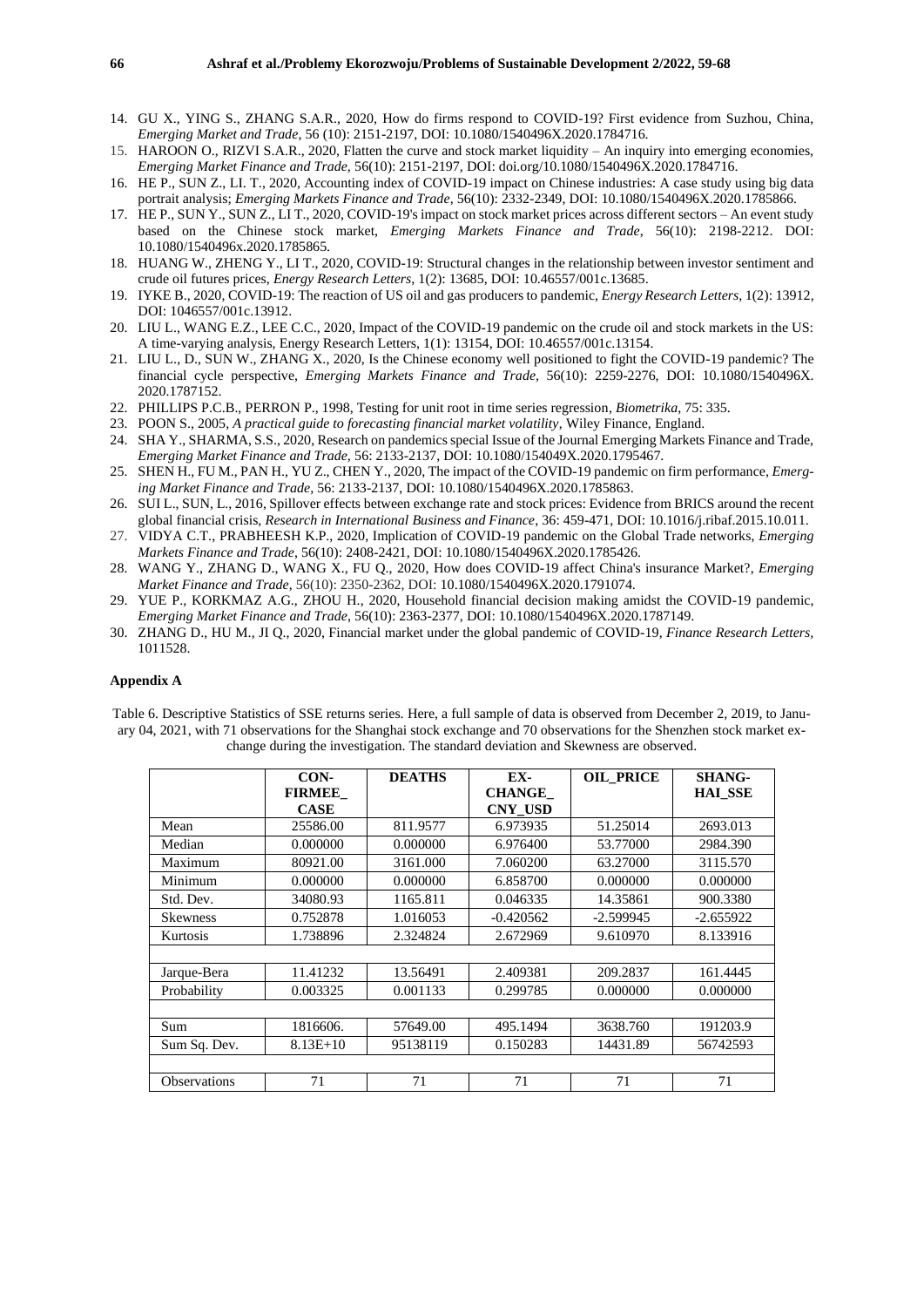| Variables           | ADF        | Phillips-Perron |
|---------------------|------------|-----------------|
|                     |            | test            |
| Shanghai SSE        | $-3.5857*$ | $-3.6042*$      |
|                     | (0.008)    | (0.008)         |
| <b>Exchange CNY</b> | $-8.5602*$ | $-8.5795*$      |
|                     | (0.0000)   | (0.000)         |
| Oil Price           | $-7.9505*$ | $-7.9505*$      |
|                     | (0.000)    | (0.000)         |
| Confirm Case        | $-6.1275*$ | $-6.1292*$      |
|                     | (0.000)    | (0.000)         |
| Death Case          | $-11.611*$ | $-6.2885*$      |
|                     | (0.000)    | (0.000)         |

Table 7. ADF Unit Root and PP test for the return series of SSE

\*, \*\*, and \*\*\* indicate rejection of the null hypothesis at 1%, 5%, and 10%, respectively. P-Value is given in parenthesis.

## **Appendix B**

|                     | CON-          | <b>DEATH</b> | EX-            | <b>OIL_PRICE</b> | <b>SHEN-</b>     |
|---------------------|---------------|--------------|----------------|------------------|------------------|
|                     | <b>FIRMEE</b> |              | <b>CHANGE</b>  |                  | <b>ZHEN SZSE</b> |
|                     | <b>CASE</b>   |              | <b>CNY USD</b> |                  |                  |
| Mean                | 25951         | 823.55       | 6.9727         | 51.147           | 0.8154           |
| Median              | 0.0000        | 0.0000       | 6.9754         | 53.565           | 0.9015           |
| Maximum             | 80921         | 3161.0       | 7.0489         | 63.270           | 0.9940           |
| Minimum             | 0.0000        | 0.0000       | 6.8587         | 0.0000           | 0.0000           |
| Std. Dev.           | 34186         | 1170.0       | 0.0454         | 14.435           | 0.2771           |
| <b>Skewness</b>     | 0.7306        | 0.9945       | $-0.4688$      | $-2.5760$        | $-2.5467$        |
| Kurtosis            | 1.7059        | 2.2809       | 2.6754         | 9.4699           | 7.7410           |
|                     |               |              |                |                  |                  |
| Jarque-Bera         | 11.111        | 13.047       | 2.8717         | 199.51           | 141.22           |
| Probability         | 0.0038        | 0.0014       | 0.2379         | 0.0000           | 0.0000           |
|                     |               |              |                |                  |                  |
| Sum                 | 1816606.      | 57649        | 488.08         | 3580.3           | 57.083           |
| Sum Sq. Dev.        | $8.06E+10$    | 944694       | 0.1427         | 14379            | 5.3001           |
|                     |               |              |                |                  |                  |
| <b>Observations</b> | 70            | 70           | 70             | 70               | 70               |

| Table 8. Descriptive Statistics of SZSE returns series |  |
|--------------------------------------------------------|--|
|--------------------------------------------------------|--|

Table 9. ADF Unit Root and PP test for the return series of SZSE

| Variables    | <b>ADF</b> | Phillips-Perron test |
|--------------|------------|----------------------|
| Shenzhen SSE | $-10.631*$ | $-10.649*$           |
|              | (0.000)    | (0.000)              |
| Exchange CNY | $-8.5602*$ | $-8.5795*$           |
|              | (0.000)    | (0.000)              |
| Oil Price    | $-7.9505*$ | $-7.9505*$           |
|              | (0.000)    | (0.000)              |
| Confirm Case | $-6.1275*$ | $-6.1292*$           |
|              | (0.000)    | (0.000)              |
| Death Case   | $-11.611*$ | $-25.441*$           |
|              | (0.000)    | (0.000)              |

\*, \*\*, and \*\*\* indicate rejection of the null hypothesis at 1%, 5%, and 10%, respectively. P-Value are given in parenthesis